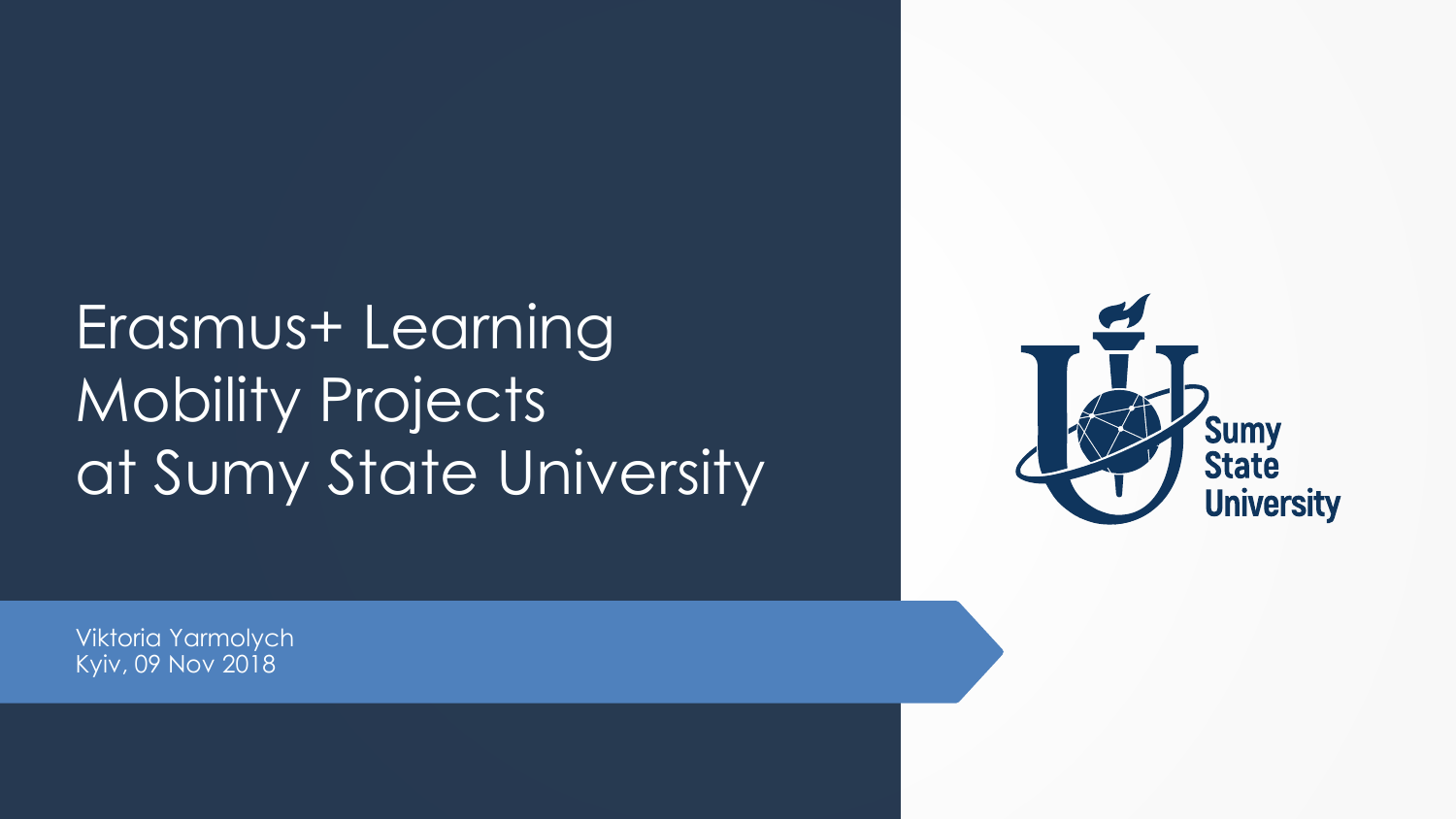### **Sumy State University KA1: Facts and Figures**



- 25 Universities from 14 countries (Poland, Germany, Italy, Greece, Romania, Bulgaria, Cyprus, Estonia, France, Ireland, Lithuania, Spain, Sweden, Great Britain)
- About 100 grantees
- 90% outgoing vs 10% incoming
- All the fields of education available at Sumy State University
- All the study cycles and types of mobilities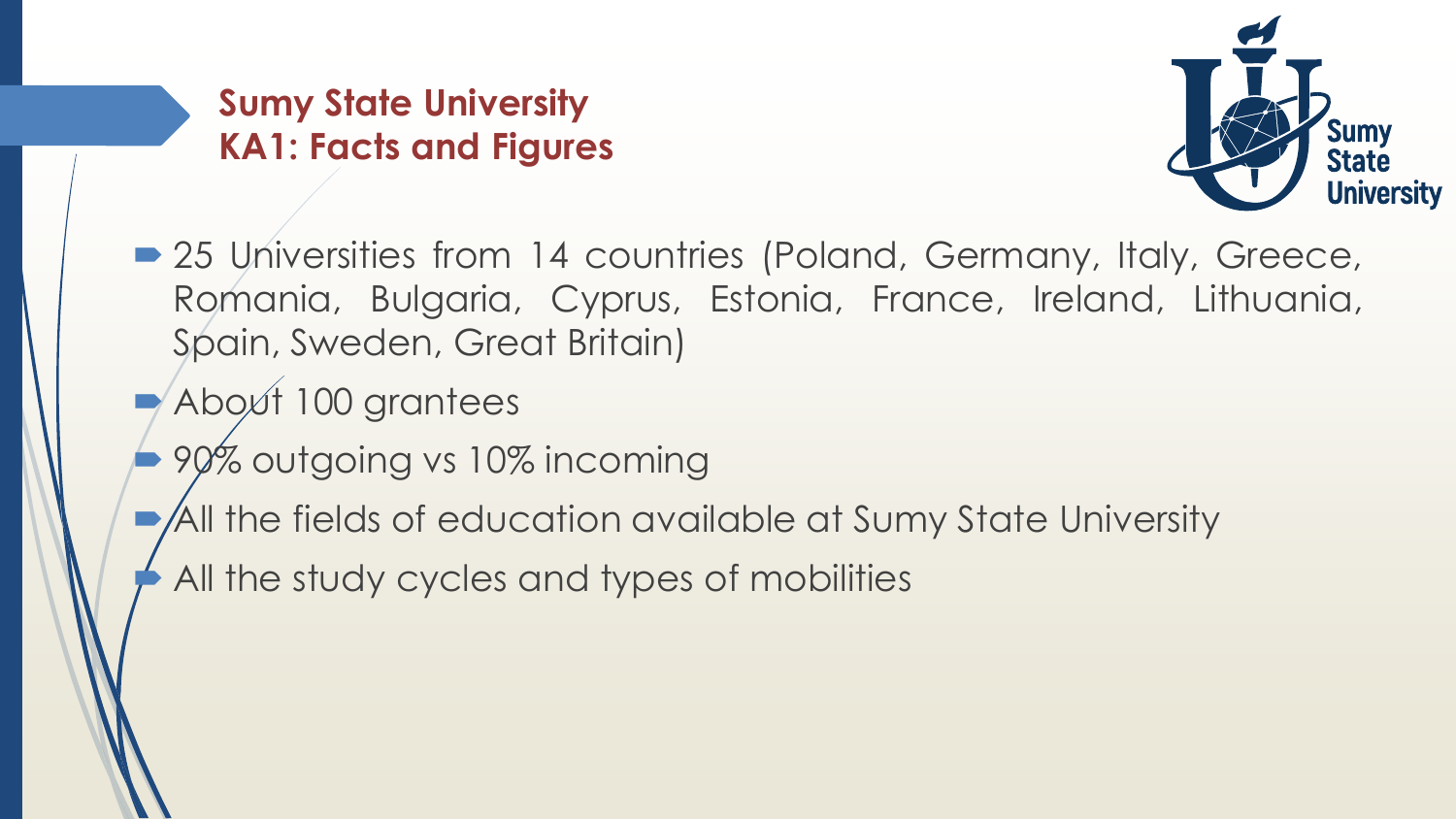## Call for applications

**D** University's website Presentations at the faculties Social media **Mailing lists**  $\blacktriangle$  Individual meetings at the International Affairs Office

What's new? Radio of the University Student's e-cabinet

|                                                 |                                                                              |                 | <b>Sumy</b><br><b>State</b> | <b>University</b> |
|-------------------------------------------------|------------------------------------------------------------------------------|-----------------|-----------------------------|-------------------|
| Students<br><b>Staff</b><br>Partners            | Contacts<br>Give                                                             |                 | English (EN)<br>Q           |                   |
|                                                 | University of Dabrowa Gornicza<br>call for application is closed             | Project results |                             |                   |
|                                                 | <b>Lublin University of Technology</b><br>call for application is closed     | Project results |                             |                   |
| <b>WYŻSZA SZKOŁA BANKOWA</b><br><b>Poznaniu</b> | Wyzsza Szkola Bankowa<br>call for application is closed                      | Project results |                             |                   |
| Romania                                         |                                                                              |                 |                             |                   |
|                                                 | Alexandru Ioan Cuza University of lasi<br><b>MAPPL</b>                       | Project results |                             |                   |
| UNIVERSITATEA TEHNICÁ<br><b>DIN CLUJ-NAPOCA</b> | <b>Technical University of Cluj-Napoca</b><br>call for application is closed | Project results |                             |                   |
| <b>Spain</b>                                    |                                                                              |                 |                             |                   |
|                                                 | The University of Almeria<br>APPI                                            | Project results |                             |                   |
| <b>Sweden</b>                                   |                                                                              |                 |                             |                   |
| $\Lambda$ M E                                   | <b>Umea University</b><br>call for application is closed                     | Project results |                             |                   |
|                                                 |                                                                              |                 |                             |                   |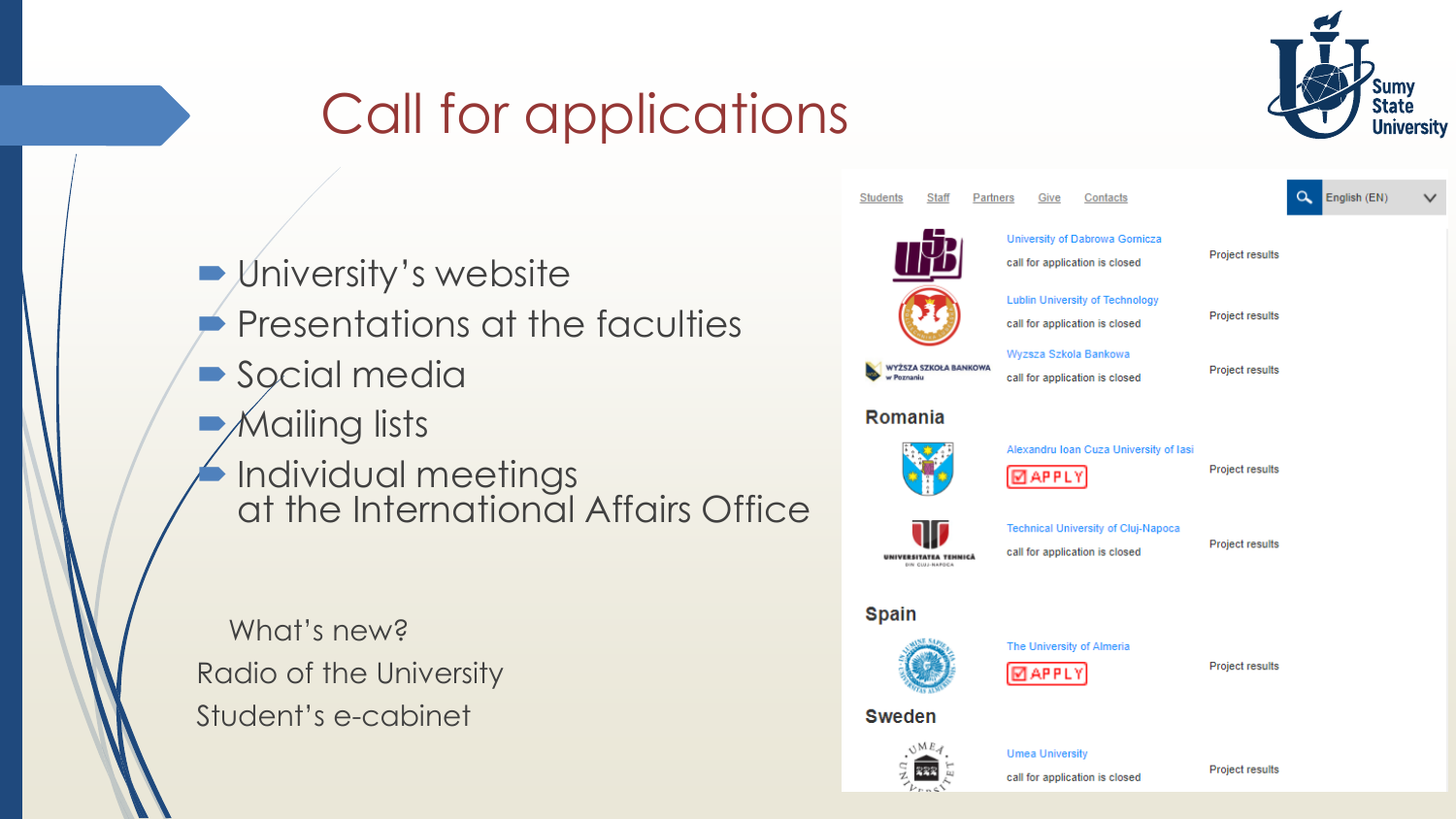

### Documents to be submitted:

**SUMY STATE**<br>UNIVERSITY JŸ

Students **Staff** Partners Give Contacts **Q** English (EN)

### **Staff members:**

CV Proposed mobility programme Invitation letter if available

### **Students:**

CV

Letter of motivation

Letter of recommendation

Transcript of records

Preliminary learning agreement

Language certificate

ID

#### **About SSU**

A short digest of essential facts about SSU

#### **Study**

Find degrees, explore faculties and disciplines, catch up on new specialities and more

#### International

| Partnerships                          |  |
|---------------------------------------|--|
| <b>International Projects</b>         |  |
| <b>Academic Mobility Programmes</b>   |  |
| <b>International Affairs Office</b>   |  |
| Denartment of International Education |  |

#### **Research**

Innovation solutions to the society's urgent challenges

#### Life @ SSU

Curricular and extracurricular activity in sports. art, social support

The call for applications for studying at the University of Almeria in spring semester 2018-2019 has been launched.

Training directions: "Economics", "Accounting and taxation", "Finance, Banking, Insurance" and "Marketing and Advertising".

Who can apply: bachelor students, enrolled at the 2<sup>nd</sup> and 3<sup>rd</sup> years of studies.

#### How to apply

If you are interested in participation in this programme, please, submit the following documents to the **International Affairs Office:** 

- CV (in English);
- Motivation letter (in English):
- Letter of recommendation from the faculty representative;
- Transcript of records (from the very first semester up to the present day);
- Language certificate (B1 certificate of English or Spanish proficiency):
- Copy of passport (1st page).
- Deadline: November 9, 2018

#### The above mentioned documents should be submitted in paper (Library Information Center, Room 410)

For more information, please, contact: Viktoria I. Yarmolych **International Affairs Office** Library-Information Center, Office 410 Tel./Fax: +38(0542) 68-77-84: e-mail: academobility@dir.sumdu.edu.ua iarmolich@dir.sumdu.edu.ua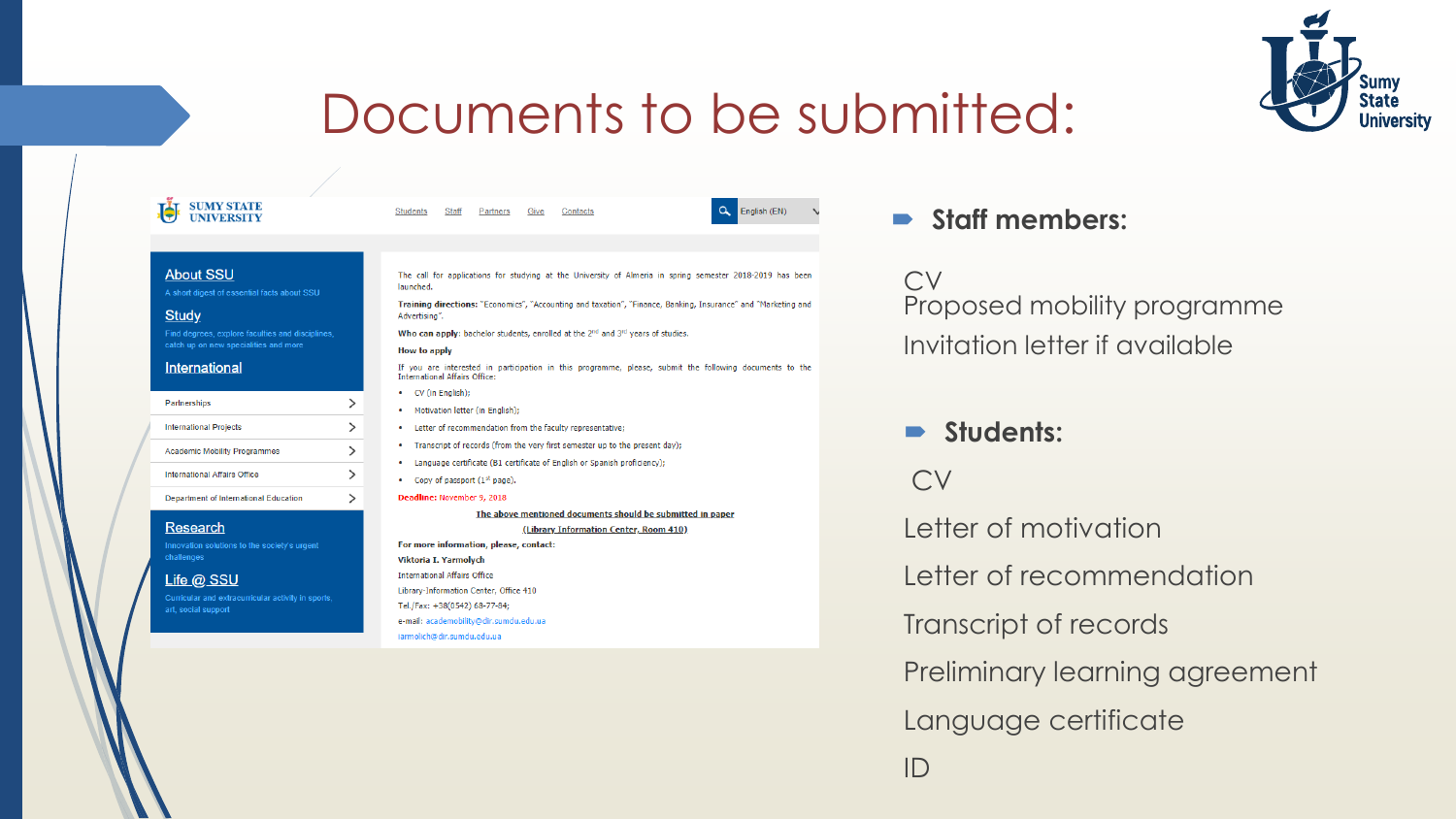## Selection procedures



- Selection provided by the home university (in the majority of projects)
	- 1. Application documents to be submitted to the International Affairs Office
	- 2. Interview in English
	- 3. Meeting of the Selection Committee
	- 4. Selection by the home university
	- 5. Forwarding the application documents of the selected students to the host university
	- 6. Confirmation from the host university

Important! Be sure to have a list of the selected students and staff, and a reserve list as well.

- Selection provided by the host university
	- 1. Application documents to be submitted to both universities
	- 2. Nomination by the home university and selection by the host university

Important! Be sure to have a ranking list of the nominated students and staff.

Joint selection